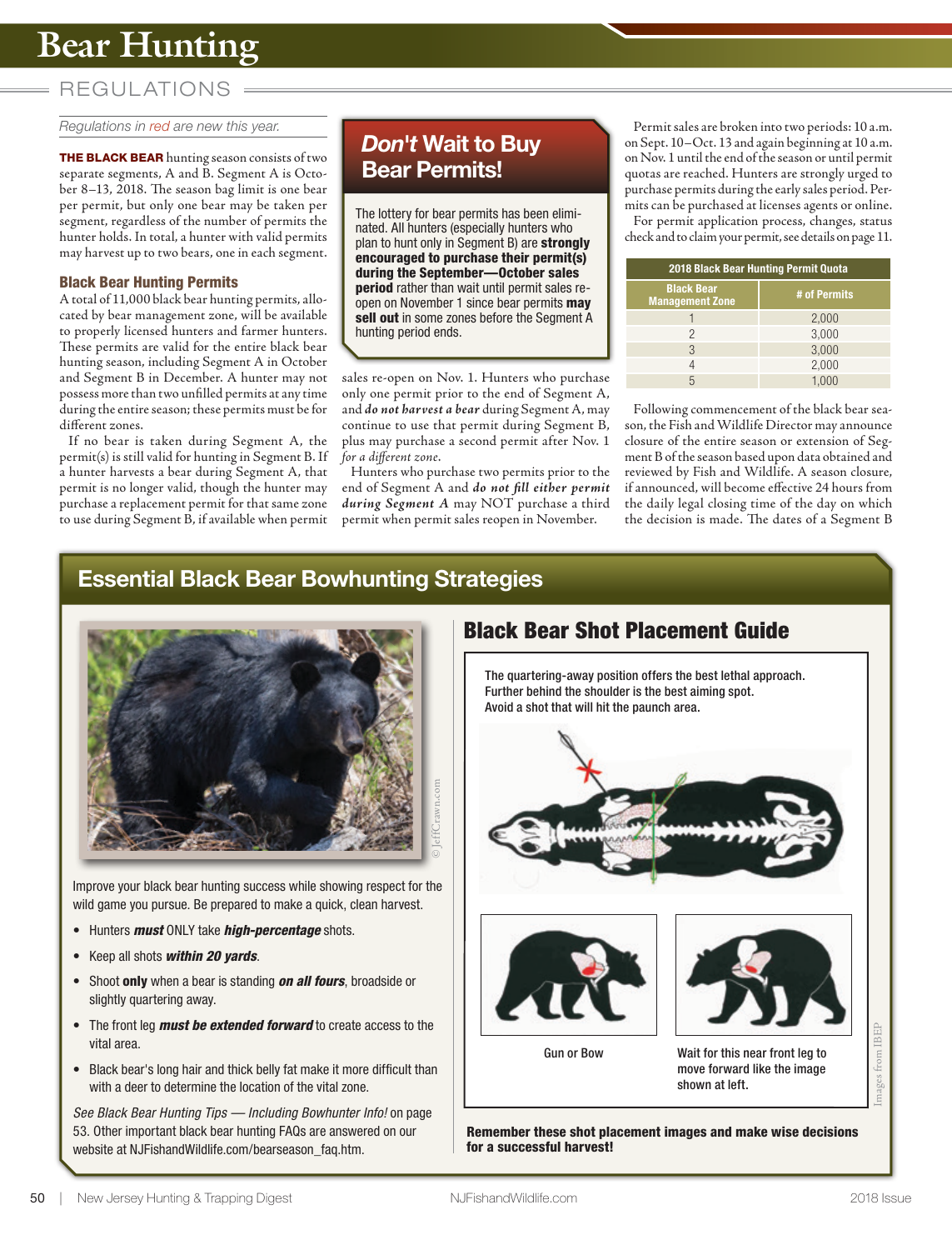# **Bear Hunting**

**REGULATIONS** 

season extension, if announced, will be Wednesday, December 12 through Saturday, December 15, 2018. Hunting regulations for the Segment B season extension will be the same as those during the regular part of Segment B. Only those permit holders with a valid permit(s) for Segment B who did not harvest a bear during the regular part of Segment B may hunt during the Segment B extension. The notification number for season closure or extension is the permit hotline number, (609) 292-9192. Season closure or extension notification will also be announced by news release, radio and Fish and Wildlife's website NJFishandWildlife.com.

## **Black Bear Hunting Season**

**Hunting Hours:** Legal hunting hours for black bears shall be ½ hour before sunrise to ½ hour after sunset.

### **2018 Black Bear Season Hunting Dates**

| <b>Hunting</b><br><b>Segment</b>      | <b>Legal Sporting Arms</b> | <b>Dates</b>                            |  |
|---------------------------------------|----------------------------|-----------------------------------------|--|
| A                                     | Archery                    | Mon., Oct. 8-<br>Sat., Oct. 13, 2018    |  |
| A                                     | Archery /<br>Muzzleloader  | Thurs., Oct. 11-<br>Sat., Oct. 13, 2018 |  |
| B                                     | Shotgun /<br>Muzzleloader  | Mon., Dec. $3-$<br>Sat., Dec. 8, 2018   |  |
| <b>B</b> Extension<br>(if authorized) | Shotgun /<br>Muzzleloader  | Wed., Dec. 12-<br>Sat., Dec. 15, 2018   |  |

**Apprentice License holders are not eligible to hunt black bear.** The skills necessary to hunt black bear are not commensurate with an introductory hunting experience as the apprentice license program is intended to provide.

**Bag Limit:** One bear of either sex and any age may be harvested per permit, but only one bear may be harvested per segment, regardless of the number of permits the hunter holds. A total of two bears may be harvested per hunter—one bear in segment A and one bear in segment B, with valid permits. It is unlawful to take or attempt to take or continue to hunt for more than the number of black bear permitted.

**Special permit requirement:** All black bear hunters must have a current and valid archery or firearm or all-around sportsman hunting license and a special Black Bear Hunting Permit issued by Fish and Wildlife. See Black Bear Management Zones page 52; see also Black Bear Hunting Permits, page 50.

**Youth Bear Hunters:** Youth hunters with a valid hunting license must also possess a black bear hunting permit. Youth hunters aged 10 through 13 on or before October 7, 2018 must be under the direct supervision of a properly licensed adult (21 years of age or older) while bear hunting. The adult must also possess a black bear hunting permit. Direct supervision means the youth hunter and the supervising adult are together at the same location. The youth hunter may not hunt independently of the adult.

### **Firearms, Bows and Ammunition Legal for Bear Hunting**

**Shotgun (Segment B only):** not smaller than 20 gauge nor larger than 10 gauge with rifled slugs and capable of holding not more than three rounds. Lead, lead alloy or copper rifled slug or sabot slug. Buckshot is prohibited.

**Muzzleloader Rifle (only during the last three days of Segment A plus all of Segment B):** must be single-barrel, single shot rifles not less than .44 caliber. Flintlock, percussion and in-line ignitions are allowed. Double barrel muzzleloaders prohibited. Persons hunting with a muzzleloader rifle must also possess a current and valid rifle hunting permit.

**Archery Equipment:** (Segment A only) Bows used for bear hunting (long, recurve, compound or crossbow) must have a minimum draw pull weight of 35 pounds at the archers draw length (long and recurve bow) or peak weight (compound bow), or 75 pounds minimum draw weight for a crossbow. Arrows must be fitted with a well-sharpened metal broadhead with a minimum width of 3/4 inch.

## **Additional Black Bear Hunting Regulations**

- Firearm black bear hunters must wear a hat of solid fluorescent hunter orange or an outer garment containing at least 200 square inches of fluorescent orange material visible from all sides at all times while bear hunting and **all** bear hunters must follow the fluorescent orange requirements pertaining to hunting from a ground blind as specified under Hunter Orange, page 27. During the last three days of Segment A, bowhunters in treestands should consider wearing hunter orange.
- It shall be illegal to use dogs to pursue or run black bears .
- No person shall attempt to take or kill a black bear or have in their possession or control any firearm, bow or other weapon of any kind, while elevated in a standing tree or in a structure of any kind within 300 feet of a baited area. On national wildlife refuges and at the Delaware Water Gap National Recreation Area, the distribution of bait and/or hunting over bait is prohibited. Hunters should also check with the landowner or administrative agency before placing bait on any hunting area.
- Allowable hunting methods: stand hunting, stillhunting or drive hunting.
- Hunters using or possessing any shotgun slug in the field during the bear seasons must have a shotgun with adjustable open iron or peep sights or a scope affixed to the shotgun.
- Telescopic sights of any magnification (scope power) are permitted for bear hunting on all firearms (including muzzleloading rifles) and also on crossbows.
- Shotgun shells containing single spherical projectiles referred to as pumpkin balls are prohibited.
- While bear hunting with a shotgun, it is illegal to have in possession any ammunition not authorized for bear hunting.

## **Note:**

**See callout box on page 12 to change your lottery application or to check your permit application status online!** 

- Only one muzzleloader rifle may be in possession while bear hunting.
- All firearms must be cased and unloaded while being transported in vehicles.
- It is illegal to take or attempt to take a bear in a den structure.

### **Black Bear Hunting on State Lands**

- Baiting is **prohibited** within 450 feet of campsites and picnic areas in all state parks and forests to coincide with the bear management policy for these areas. Learn these locations BEFORE you hunt.
- Hunting is prohibited in the Cedar Swamp Natural Area at High Point State Park due to sensitive wetland habitat that could be impacted by going off trail in this area.
- ATV use is prohibited in state parks. forests and wildlife management areas. However, hunters might be permitted to use ATVs to retrieve a bear but only with approval from, and on a pathway approved by, the park superintendent or designee (for state parks and forests) or from Fish and Wildlife's regional Law Enforcement office (for assistance on wildlife management areas).

### **2017 Black Bear Harvest by Zone and County**

| 2017 Harvest   |                                    |                                    |              |  |  |
|----------------|------------------------------------|------------------------------------|--------------|--|--|
| <b>BMZ</b>     | <b>Hunting</b><br><b>Segment A</b> | <b>Hunting</b><br><b>Segment B</b> | <b>Total</b> |  |  |
|                | 75                                 | 53                                 | 128          |  |  |
| $\overline{c}$ | 75                                 | 56                                 | 131          |  |  |
| 3              | 68                                 | 38                                 | 106          |  |  |
| 4              | 26                                 | 18                                 | 44           |  |  |
| 5              | 0                                  |                                    | $\Omega$     |  |  |
| Total          | 244                                | 165                                | 409          |  |  |

| 2017 Harvest  |                                    |                                    |              |  |  |
|---------------|------------------------------------|------------------------------------|--------------|--|--|
| <b>County</b> | <b>Hunting</b><br><b>Segment A</b> | <b>Hunting</b><br><b>Segment B</b> | <b>Total</b> |  |  |
| <b>Sussex</b> | 133                                | 93                                 | 226          |  |  |
| Warren        | 52                                 | 41                                 | 93           |  |  |
| <b>Morris</b> | 36                                 | 17                                 | 53           |  |  |
| Passaic       | 19                                 | 14                                 | 33           |  |  |
| Hunterdon     | 3                                  | $\Omega$                           | 3            |  |  |
| Bergen        |                                    | $\cap$                             | 1            |  |  |
| <b>Total</b>  | 244                                | 165                                | 409          |  |  |

No bears were harvested in the portions of Mercer and Somerset counties open to bear hunting in 2017.